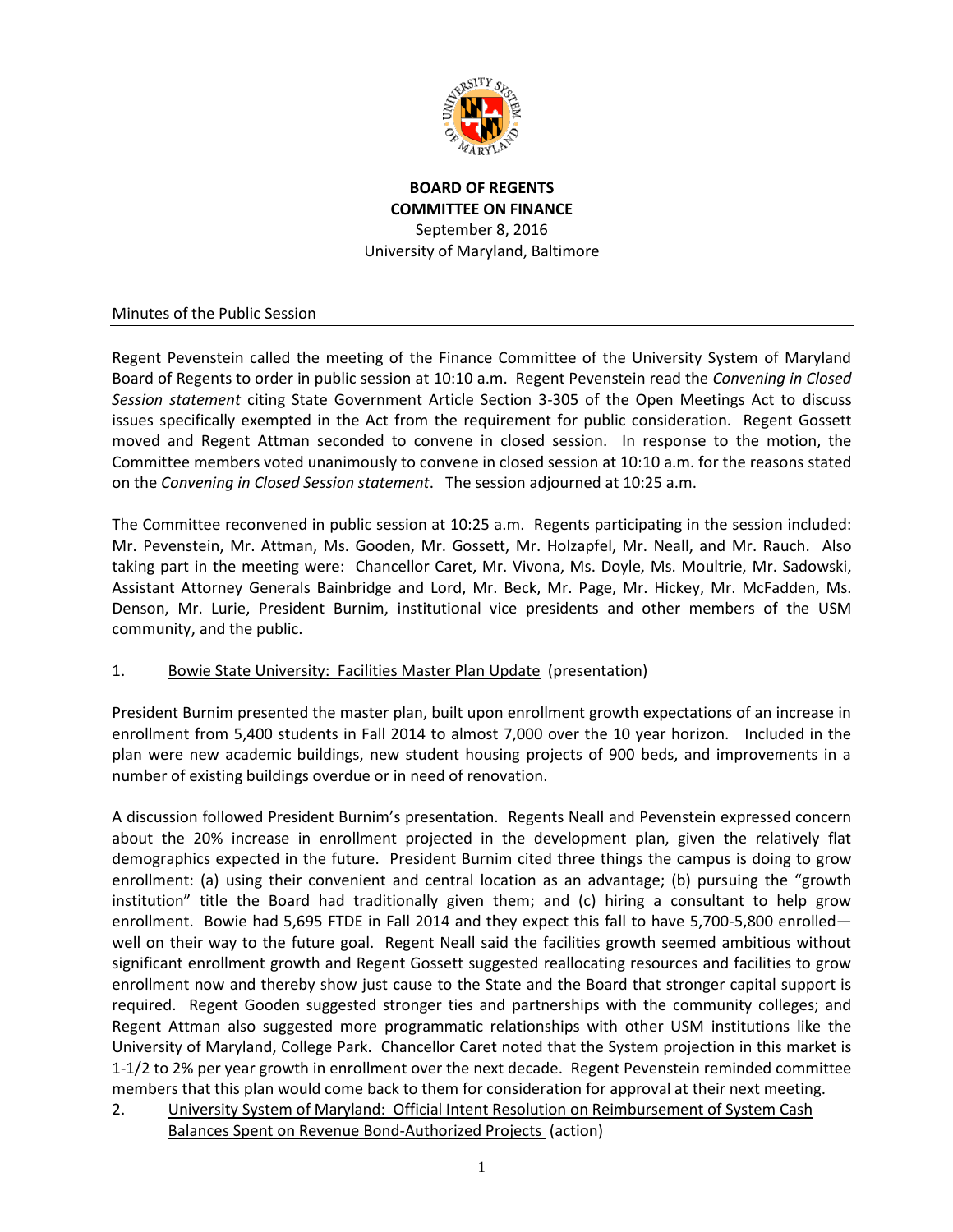Regent Pevenstein summarized the item and explained the need and precedent of approving the use of System cash on a temporary basis, to be reimbursed from the next bond issue's proceeds. Regent Pevenstein pointed out the market preference for having complete information.

(Regent Pevenstein moved recommendation, seconded by Regent Gossett, unanimously approved)

3. University of Maryland, Baltimore: Technical Change to Tuition Schedule for Master of Public Health Dual Degree Program (action)

Regent Pevenstein summarized the item briefly as a technical adjustment/change to the tuition schedule.

(Regent Pevenstein moved recommendation, seconded by Regent Gossett, unanimously approved)

4. University of Maryland, Baltimore: Creation of a Ground Lease with the University of Maryland Medical System Corporation (UMMS) or its affiliate for Demolition of former Walter P. Carter Center Building and Creation of Surface Parking Lot (action)

Regent Pevenstein summarized the item noting that UMMS would bear the cost of demolition. Regent Attman asked about the amount of the lease payment. An attorney with the OAG responded that the payment was \$1 annually. Regent Pevenstein noted for the record the overlap in membership of the governing boards—two Regents and the Chancellor are also members of the UMMS Board. Additionally, Regent Pevenstein chairs finance committees for both UMMS and USM.

(Regent Pevenstein moved recommendation, seconded by Regent Gooden, unanimously approved)

5. University of Maryland, Baltimore: University of Maryland Midtown Health, Inc. Lease of Space in School of Nursing Building for Urgent Care Center (action)

Regent Pevenstein summarized the item noting that UMMS would facilitate enhanced nursing training potential at the mid-town UMMS campus. Annual lease payments of \$228,000 were noted.

(Regent Gossett moved recommendation, seconded by Regent Gooden; unanimously approved)

6. University System of Maryland: Review of Capital Improvement Projects (information)

Mr. Beck reviewed the summary and discussed the now semi-annual report, noting 12 new contracts. He pointed out the progress on Towson University's West Village project Phase III & IV which will add 700 beds, the completion of UMCES' Truitt Lab's renovation, and the new parking garage at Universities at Shady Grove, noting the contribution by Montgomery County as evidence of the county's interest in further collaboration with the System.

The meeting was adjourned at 11:20 a.m.

Respectfully submitted,

Robert L. Pevenstein Chairman, Committee on Finance